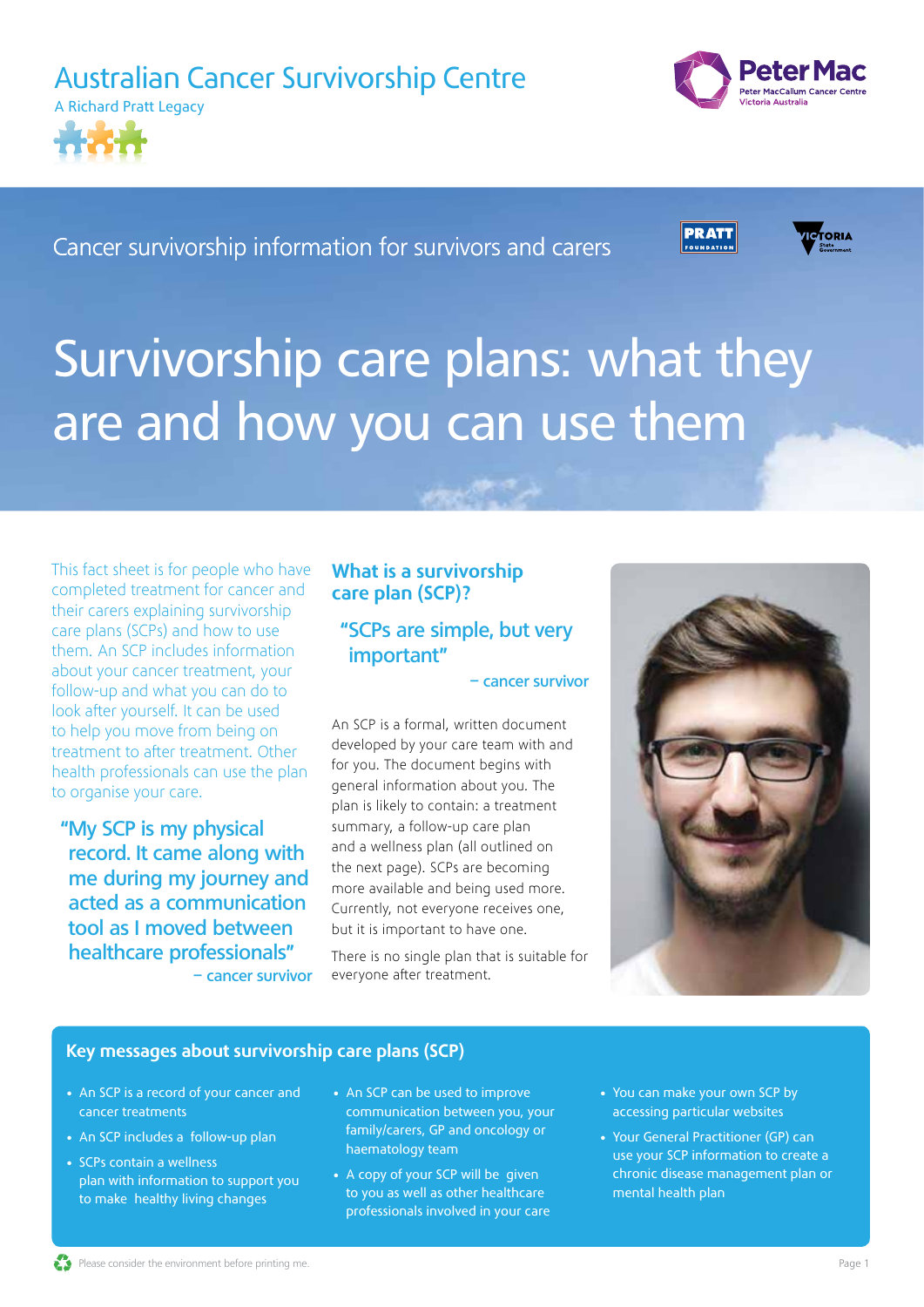



**ICTORIA** 

# Survivorship care plans: what they are and how you can use them

In addition to information about the treatment you have received, your plan may focus on:

- your current treatment related health needs, for example dealing with fatigue
- your goals to improve your health, for example you may wish to increase your exercise

It is recommended that each section of your SCP contains some or all of the following information:

#### Treatment Summary

- Information about the cancer you received treatment for
- The type of treatments you received
- Treatment-related side effects

#### Follow-up Care Plan

- A plan for when you should have follow-up appointments
- A lists of tests you're going to have and when
- Goals of follow-up
- Other scans and tests to look for signs of cancer coming back (recurrence)
- Signs and symptoms: what to be alert for and to report
- Possible late and long-term side effects
- Special instructions

#### Wellness Plan

The wellness section of your care plan focuses on things you can do to look after yourself. It is tailored to your needs,

goals and specific circumstances. It includes:

**PRATT** 

- Recommendations and information to support healthy living
	- Including healthy diet, exercise, having a healthy weight for your height, quitting smoking and avoiding second-hand smoke, and limiting alcohol and sun exposure
- Advice about health changes you can make to reduce the risk of developing treatment side effects and preventing other health issues
- Advice about coping with the emotions related to your cancer experience
- Details of relevant screening programs
- Information about relevant community based services

|                                                 |      |           |  |                          |           |  | <b>Hormone Therapy</b>                                                      |      |                             |                                           |  |
|-------------------------------------------------|------|-----------|--|--------------------------|-----------|--|-----------------------------------------------------------------------------|------|-----------------------------|-------------------------------------------|--|
| <b>GENERAL INFORMATION</b>                      |      |           |  |                          |           |  | Specialist                                                                  |      |                             |                                           |  |
|                                                 |      |           |  |                          |           |  | Dates / ongoing                                                             | Type |                             |                                           |  |
| Name                                            |      |           |  |                          |           |  |                                                                             |      |                             |                                           |  |
| Date of Birth                                   |      |           |  |                          |           |  |                                                                             |      |                             |                                           |  |
| Date care plan prepared                         |      |           |  |                          |           |  | Current side effects of treatment                                           |      |                             |                                           |  |
| <b>Hospital Record number</b>                   |      |           |  |                          |           |  |                                                                             |      |                             |                                           |  |
| <b>Hospital Telephone number</b>                |      |           |  |                          |           |  |                                                                             |      |                             |                                           |  |
| <b>Treating Consultant</b>                      |      |           |  |                          |           |  |                                                                             |      |                             |                                           |  |
| <b>Specialist Nurse</b>                         |      |           |  |                          |           |  | Possible late or long term effects of treatment to watch out for and report |      |                             |                                           |  |
| <b>Referring Service</b>                        |      |           |  |                          |           |  |                                                                             |      |                             |                                           |  |
| <b>GP Details</b>                               |      |           |  |                          |           |  |                                                                             |      |                             |                                           |  |
| <b>TREATMENT SUMMARY</b>                        |      |           |  |                          |           |  |                                                                             |      |                             |                                           |  |
|                                                 |      |           |  |                          |           |  | <b>Future treatments</b>                                                    |      |                             |                                           |  |
| Diagnosis                                       |      |           |  |                          |           |  | <b>Dates</b>                                                                | Type |                             |                                           |  |
| <b>Date of Diagnosis</b>                        |      |           |  |                          |           |  |                                                                             |      |                             |                                           |  |
| Surgery                                         |      |           |  |                          |           |  |                                                                             |      |                             |                                           |  |
|                                                 |      |           |  |                          |           |  | Ongoing medications related to cancer or the cancer treatment               |      |                             |                                           |  |
| Surgeon:                                        |      | Service:  |  |                          |           |  | Medication<br>Reason for taking                                             |      |                             |                                           |  |
| Date                                            |      | Procedure |  |                          |           |  |                                                                             |      |                             |                                           |  |
| Other specify:                                  |      |           |  |                          |           |  |                                                                             |      |                             |                                           |  |
| Chemotherapy/Targeted Therapy                   |      |           |  |                          |           |  | Referral to Allied Health and Supportive Care Services                      |      |                             |                                           |  |
| <b>Medical Oncologist:</b>                      |      |           |  |                          |           |  | <b>D</b> Psychology                                                         |      | <b>D</b> Dietician          | <b>D</b> Sexual Counselling               |  |
| Date                                            |      | Agents    |  | <b>Numbers of Cycles</b> |           |  | <b>D</b> Social Work                                                        |      | <b>D</b> Physical Therapy   | <b>Q Menopause Counseling</b>             |  |
|                                                 |      |           |  |                          |           |  |                                                                             |      |                             |                                           |  |
|                                                 |      |           |  |                          |           |  | D Psychiatry                                                                |      | O Occupational Therapy      | <b>D</b> Pain and Palliative Care Service |  |
| External Beam Radiation Therapy (Radiotherapy ) |      |           |  |                          |           |  |                                                                             |      |                             |                                           |  |
| Radiation Oncologist:                           |      |           |  |                          |           |  | <b>D</b> Fertility                                                          |      | <b>D</b> Continence Support | <b>D</b> Nurse Consultation               |  |
| <b>Dates</b>                                    | Site |           |  | Dose                     | Fractions |  | <b>D</b> Genetic Counselling                                                |      | <b>D</b> Smoking Cessation  | D Other                                   |  |

Example of the Australian Cancer Survivorship Centre SCP template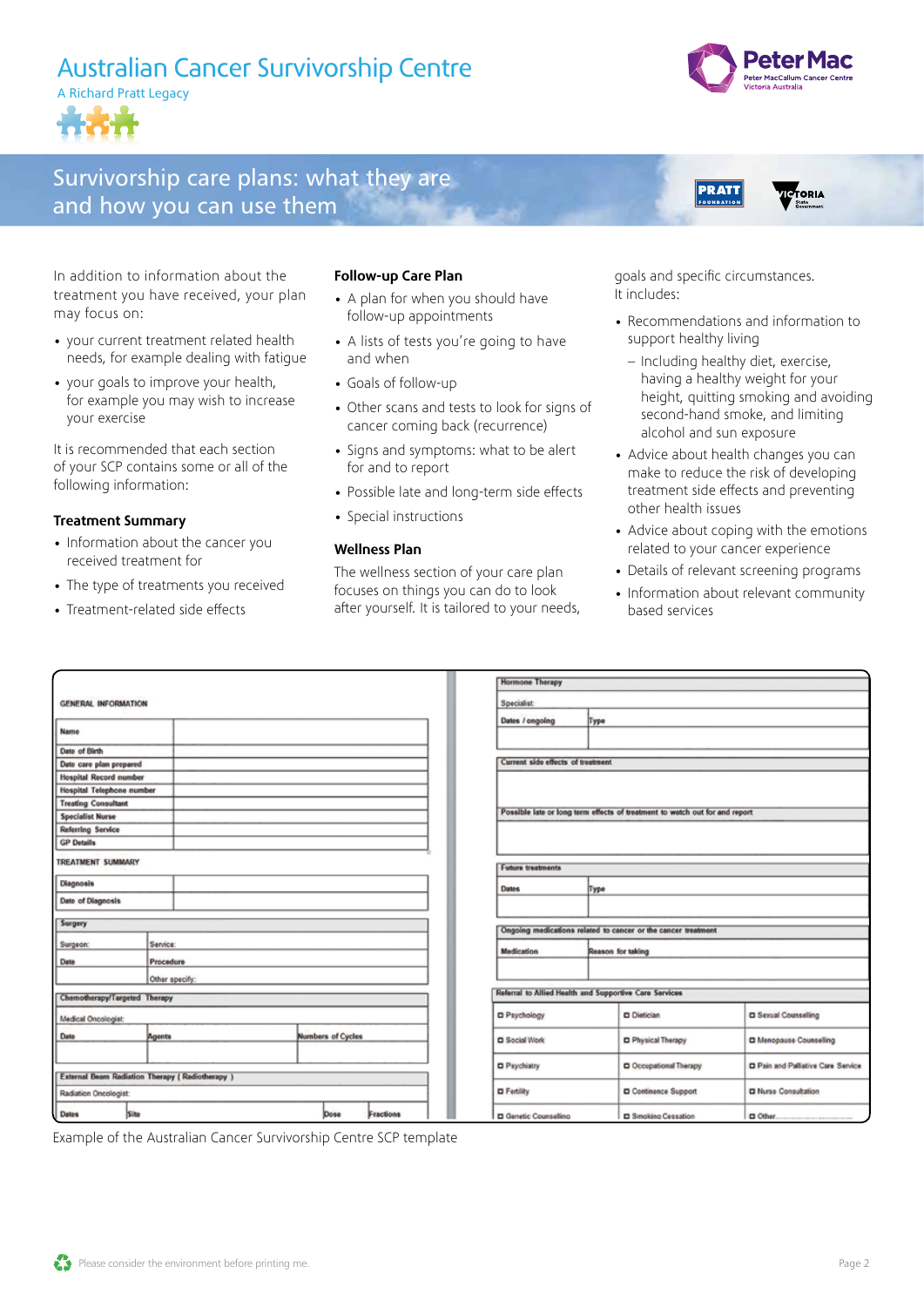

# Survivorship care plans: what they are and how you can use them



**TRTOPIA** 

## How can I use my SCP?

**"There will be times when you need to recall your cancer treatment. An SCP is not just a record, it is a reminder of things you can do to look after yourself" - cancer survivor**

You can use it:

- As a record of cancer treatment
	- It provides details of who to contact should you have any questions or concerns after treatment
	- It provides accurate information to other health professionals looking after you
- As a reminder of things you can do to look after yourself and what to expect after finishing treatment
	- It provides healthy living recommendations
	- Schedule of follow-up
- As a communication tool
	- Share information between you, your GP and care team
- Update family and carers about your cancer experience
- Can be used to provide your GP with important information about you and your treatment

# How can I get an SCP?

Some cancer treatment centres are providing SCPs at end of treatment. If you don't have an SCP, please ask your specialist or your cancer nurse, who should be able to provide this type of information for you. Another way to get an SCP is to create your own by accessing particular websites.

# Websites to develop an SCP

You can create your own care plan by filling in information about your cancer and treatment. You can do this directly online or use a blank form you are able to download from the website.

- These websites are free to use
- You will need your cancer information on hand, including your cancer diagnosis and treatments you have had (for example type of surgery, chemotherapy, radiation therapy, other medication)



**PRATT** 

- Some of the forms are very detailed and may ask for information you do not have
- Ask your care team for information that is specific to you
- Share your SCP with your treatment team, and GP or general practice nurse. They can help you fill in further details and explain any terms that are not clear

## You may wish to access the following websites to develop a care plan

### Australian Cancer Survivorship Centre, a Richard Pratt legacy (ACSC)

The ACSC provides an SCP template for you to print out and fill in. You will need to know the cancer treatment you received, and details of your after treatment care. The template is located on the ACSC website:

#### [www.petermac.org/services/support](https://www.petermac.org/services/support-services/australian-cancer-survivorship-centre/survivors-and-carers/resources)[services/australian-cancer-survivorship](https://www.petermac.org/services/support-services/australian-cancer-survivorship-centre/survivors-and-carers/resources)[centre/survivors-and-carers/resources](https://www.petermac.org/services/support-services/australian-cancer-survivorship-centre/survivors-and-carers/resources)

Word of caution, the following resources are all American. Some of the information may not be relevant to people living in Australia.

## ONCOLink

The ONCOLink website offers an online SCP that will use the information you have entered to generate a more detailed plan with tips on what to look out for and how to manage your health. Go to the website to get started. Click on 'Develop My Care Plan'.

#### <https://oncolife.oncolink.org/>

#### The American Society of Clinical Oncology (ASCO)

ASCO provides an SCP template for you to enter your information online or to print out and fill in. You will need to know the cancer treatment you received, and details of your after treatment care.

[www.cancer.net/survivorship/follow](http://www.cancer.net/survivorship/follow-care-after-cancer-treatment/asco-cancer-treatment-and-survivorship-care-plans)[care-after-cancer-treatment/asco-cancer](http://www.cancer.net/survivorship/follow-care-after-cancer-treatment/asco-cancer-treatment-and-survivorship-care-plans)[treatment-and-survivorship-care-plans](http://www.cancer.net/survivorship/follow-care-after-cancer-treatment/asco-cancer-treatment-and-survivorship-care-plans)